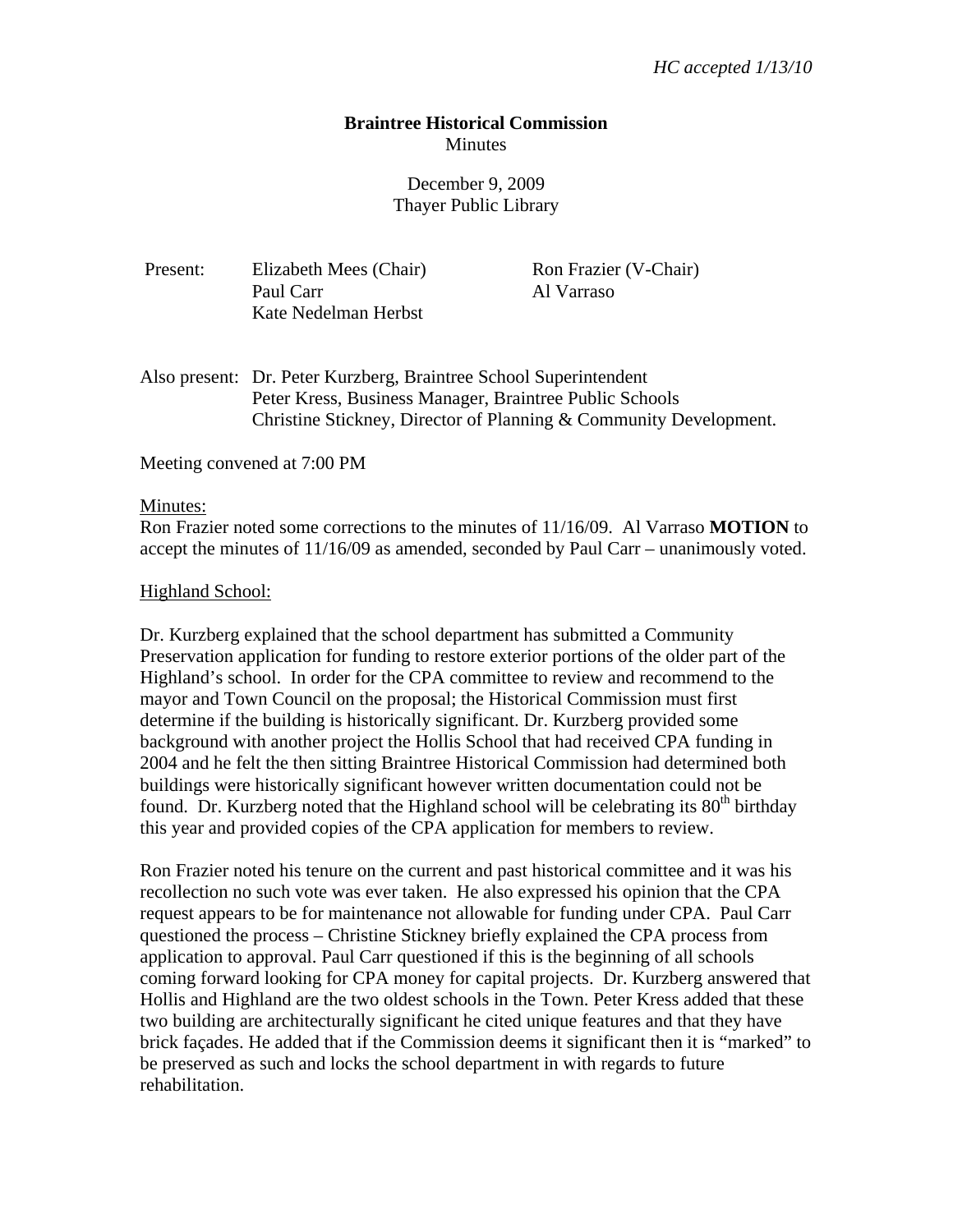Page 2 BHC Minutes 12-9-09

Kate Nedelman Herbst offered her comments relative to the Commission's efforts to develop a sustainable review bylaw and the request from the school department to preserve an aging building are similar in their efforts. Ron Frazier expressed his opinion he was not comfortable with discuss and voting on this tonight and Paul Carr concurred stating his concern with limited funds. Kate Nedelman Herbst asked the school department about their anticipated work schedule and Peter Kress responded that they would do work over the summer 2010. Paul Carr questioned the school department as to the total project cost (\$400K) and if only half is coming from the CPA where will the other funds come from and will the work be done? Peter responded with the worked planned to be done. Ron Frazier noted there are numerous building over 50 years old that if you are merely using an age as criteria that could be significant. After additional discussion on the need to move forward tonight, Kate Nedelman Herbst made a **MOTION** to take a vote to find the Highland School as historically significant, seconded by Al Varraso – vote was 3:2 (Mees, Nedelman Herbst, Varraso – in favor and Frazier, Carr - against). Dr. Kurzberg and Peter Kress thanked the members and left the meeting at 7:40 PM.

Ron Frazier expressed his displeasure with the Boards action stating we are defining what is historically significant and this building is not. Christine Stickney suggested that perhaps the commission would want to establish criteria for determining historical significance to have in place before another application is submitted. Kate Nedelman Herbst agreed historical guidelines would be helpful. Discussion turned to the proposed activities the school department is seeking CPA funding for under their application. Elizabeth Mees noted the project may not be historically significant but the building has been determined historically significant. Elizabeth will draft a letter on behalf of the commission stating their vote and concerns with the project. Paul Carr suggested that the CPA be made of aware of other projects that are coming down the line. The Commission will put on a future agenda (Jan or Feb) an effort to establish criteria.

### Local Historic District:

At the last meeting members discussed moving forward with amending the district. Discussion on what properties should be included in the district moved from the headmaster's house at Thayer to the library parking lot. Christine Stickney noted the office workload may not allow for this to move forward until late January 2010. Ron Frazier suggested that the Commission may want to consider doing it in phases – first phase being Dr. Gallivan's house and the library parking lot. Christine Stickney questioned why the concern with the parking lot? Ron Frazier expressed his concern that the library could sell the lot that has the parking lot to a private developer. Christine noted that the Planning Board had issued a decision that was recorded against the title of the property with certain conditions (staff would note that the parking lot and the library were merged as one lot).